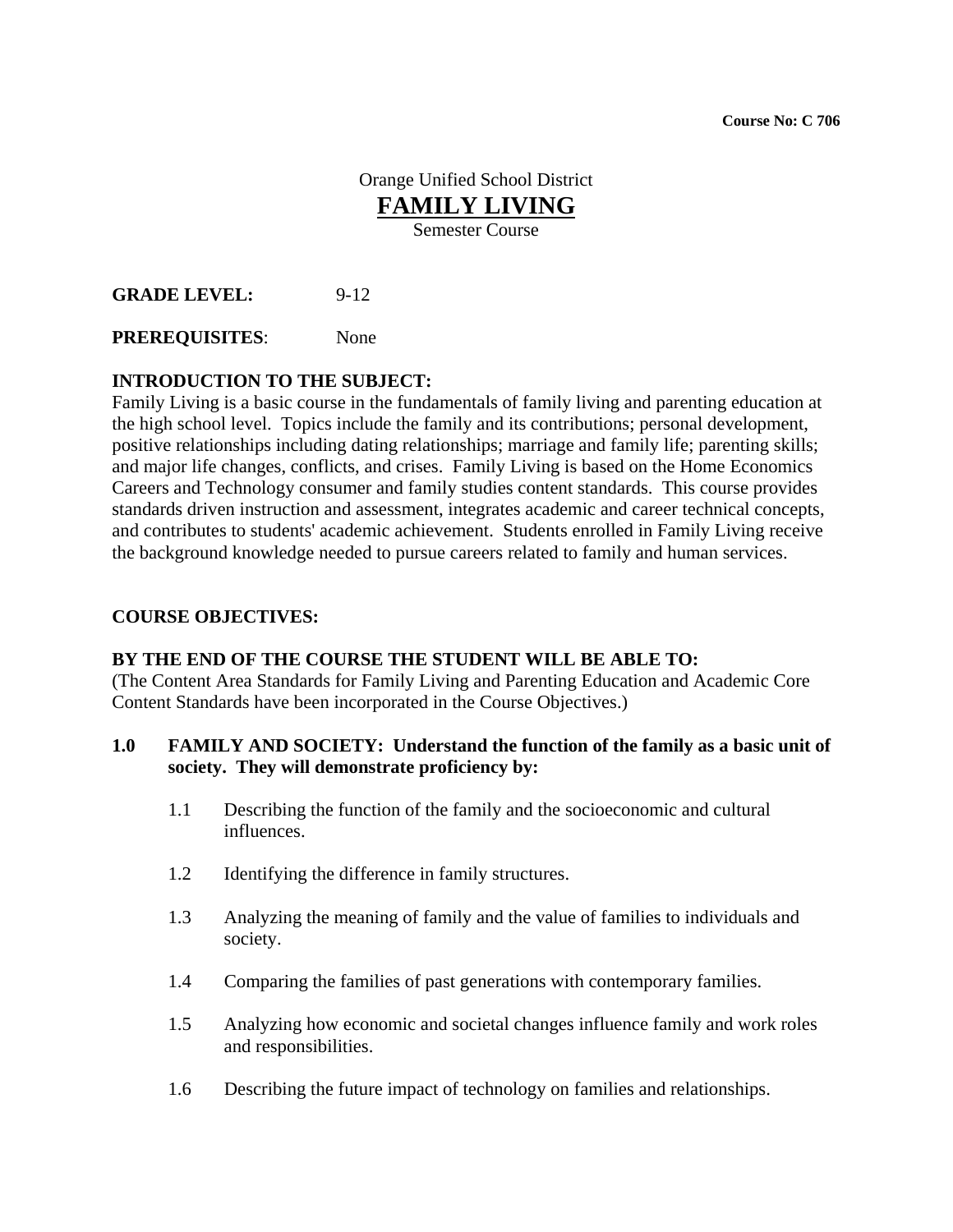### **2.0 CONTRIBUTIONS OF THE FAMILY: Understand the contributions of the family to the development of individuals. They will demonstrate proficiency by:**

- 2.1 Explaining the function of the family in providing a nurturing environment for its members.
- 2.2 Describing various roles and responsibilities assumed by family members during each stage of the life cycle.
- 2.3 Describing ways for family members to become involved in family functions and responsibilities.
- 2.4 Describing causes and effects of stereotyping in the development of and changes in family roles.
- 2.5 Examining traditional and nontraditional roles and responsibilities of family members.
- 2.6 Explaining the contributions of the aged to the family unit and to society.
- 2.7 Explaining ways in which families influence individual self-esteem, personality development, values and relationships.
- 2.8 Explaining the implications and consequences when family members do not fulfill their responsibilities.
- 2.9 Describing the importance of personal and family in the community and ways for individuals to provide community service.

# **3.0 PERSONAL DEVELOPMENT: Understand the factors that affect the development of self-concept, values, character, personality, and philosophy of life. They will demonstrate proficiency by:**

- 3.1 Identifying personal values and goals and describing the role of values in making decisions and achieving goals.
- 3.2 Comparing, prioritizing, and setting short-term and long-term-goals.
- 3.3 Describing the factors that contribute to the development of character and personality.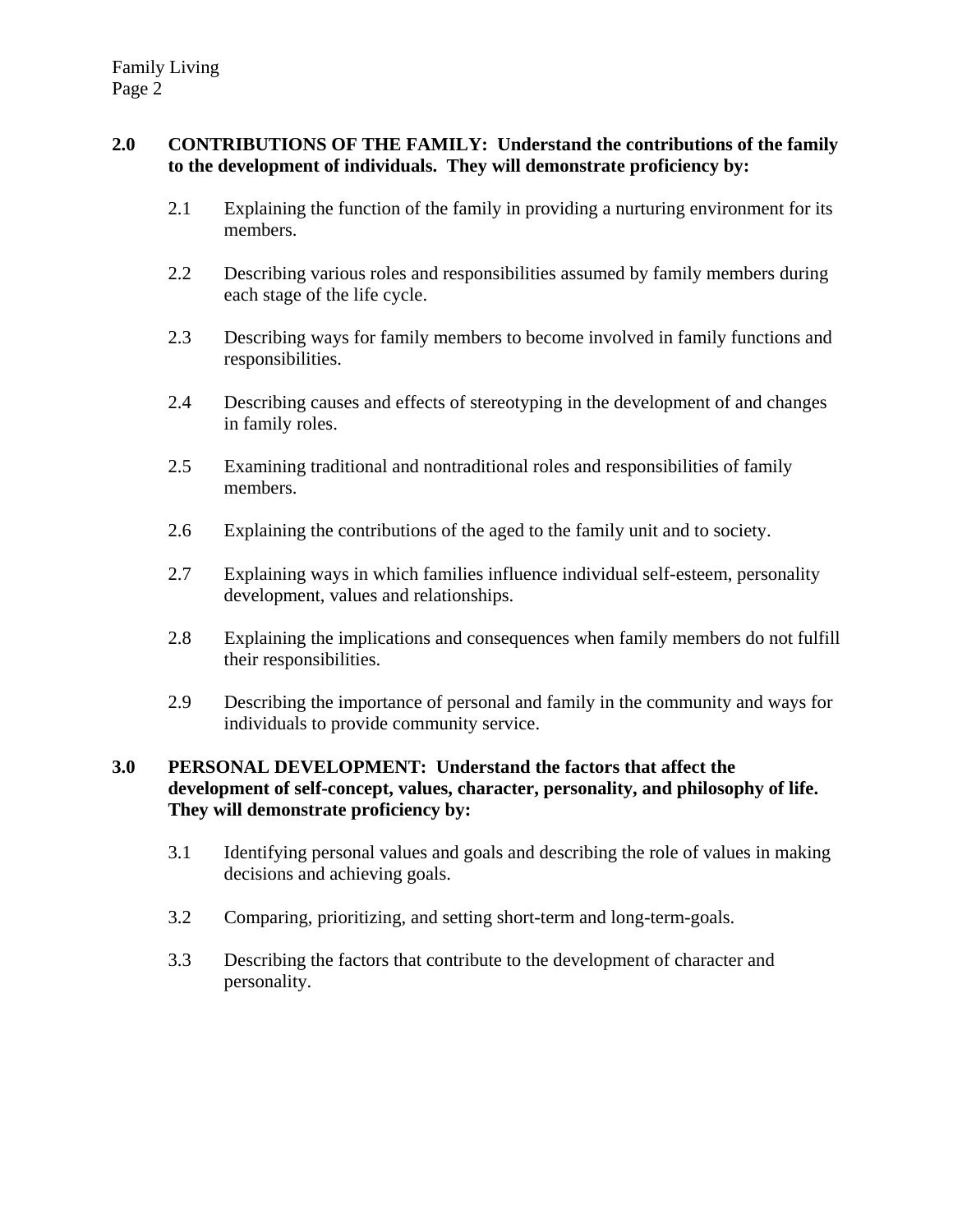## **4.0 POSITIVE RELATIONSHIPS: Understand that positive relationships are built on feelings of self worth, effective communication, common values and goals, and responsible behavior. They will demonstrate proficiency by:**

- 4.1 Analyzing the characteristics and behaviors that contribute to developing positive relationships.
- 4.2 Analyzing the positive qualities of their relationships, including those with family, friends, teachers, and employers.
- 4.3 Explaining communication strategies that can resolve conflicts and build successful relationships.
- 4.4 Describing and applying effect verbal and nonverbal communication skills that build positive relationships, enhance self-esteem, and increase respect for others.
- 4.5 Describing common values and goals that promote positive, lasting relationships.
- 4.6 Illustrating how relationships are important in helping people cope with their changing world and life events.

# **5.0 DATING RELATIONSHIPS AND COMMITMENTS: Understand dating relationships, love, and commitment. They will demonstrate proficiency by:**

- 5.1 Identifying the purpose of dating and the qualities of a dating partner.
- 5.2 Analyze the problems involved in dating.
- 5.3 Assessing personal qualities that lead to the selection of a suitable partner or mate and love and commitment to the relationship.
- 5.4 Examining family, legal, societal, and cultural factors that influence the selection of a mate.
- 5.5 Analyzing the importance of abstinence in dating relationships.
- 5.6 Describing responsible and irresponsible behaviors and the consequences of each.
- 5.7 Analyzing the influence of the media in shaping sexual attitudes and behavior.

#### **6.0 MARRIAGE AND FAMILY LIFE: Understand the components of marriage and family life. They will demonstrate content proficiency by:**

6.1 Analyzing expectations of marriage and family life and the factors that contribute to effective relationships.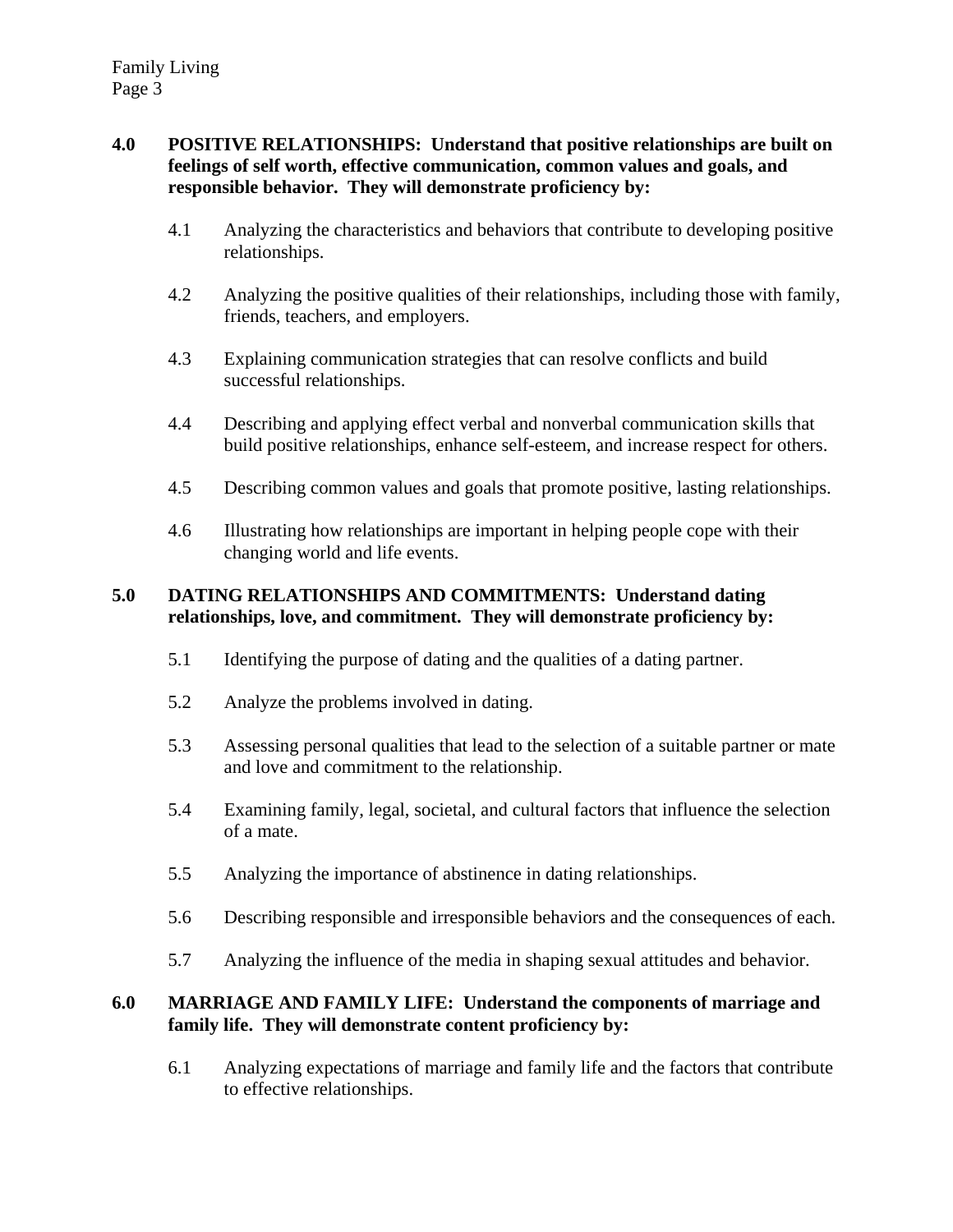- 6.2 Comparing the advantages and disadvantages of single life, marriage, and parenthood.
- 6.3 Compare traditional marriage with other forms of cohabitation and lifestyles.
- 6.4 Analyzing the meaning and responsibilities of commitment to one person in marriage or in long-term relationships.
- 6.5 Explaining the areas of adjustment for a successful marriage or a long-term commitment.
- 6.6 Analyzing the difference between physical and psychological intimacy.

# **7.0 PARENTING SKILLS: Understand the necessary skills necessary for parenting and child guidance. They will demonstrate proficiency by:**

- 7.1 Describing the responsibilities of being a parent.
- 7.2 Evaluating different styles and strategies of parenting.
- 7.3 Explaining the role of the parent in physical, emotional, social, and intellectual development of the child.

# **8.0 MAJOR LIFE CHANGES: Understand the adjustments needed to adapt to major life changes throughout the life cycle. They will demonstrate proficiency by:**

- 8.1 Describing common major life changes, issues, and adjustments that individuals encounter during the life cycle.
- 8.2 Summarizing adjustments required as family structures change.
- 8.3 Analyzing the factors that help facilitate life adjustments.
- 8.4 Applying the decision-making process to meet the demands of different family structures.
- 8.5 Analyzing the effects of unemployment, career change, retraining, incarceration, and retirement.
- 86. Describing the adjustments needed by two-career families.
- 8.7 Describing the changes that occur in the aging process, the special needs of the aged and the ways in which those needs may be met by family members and community agencies.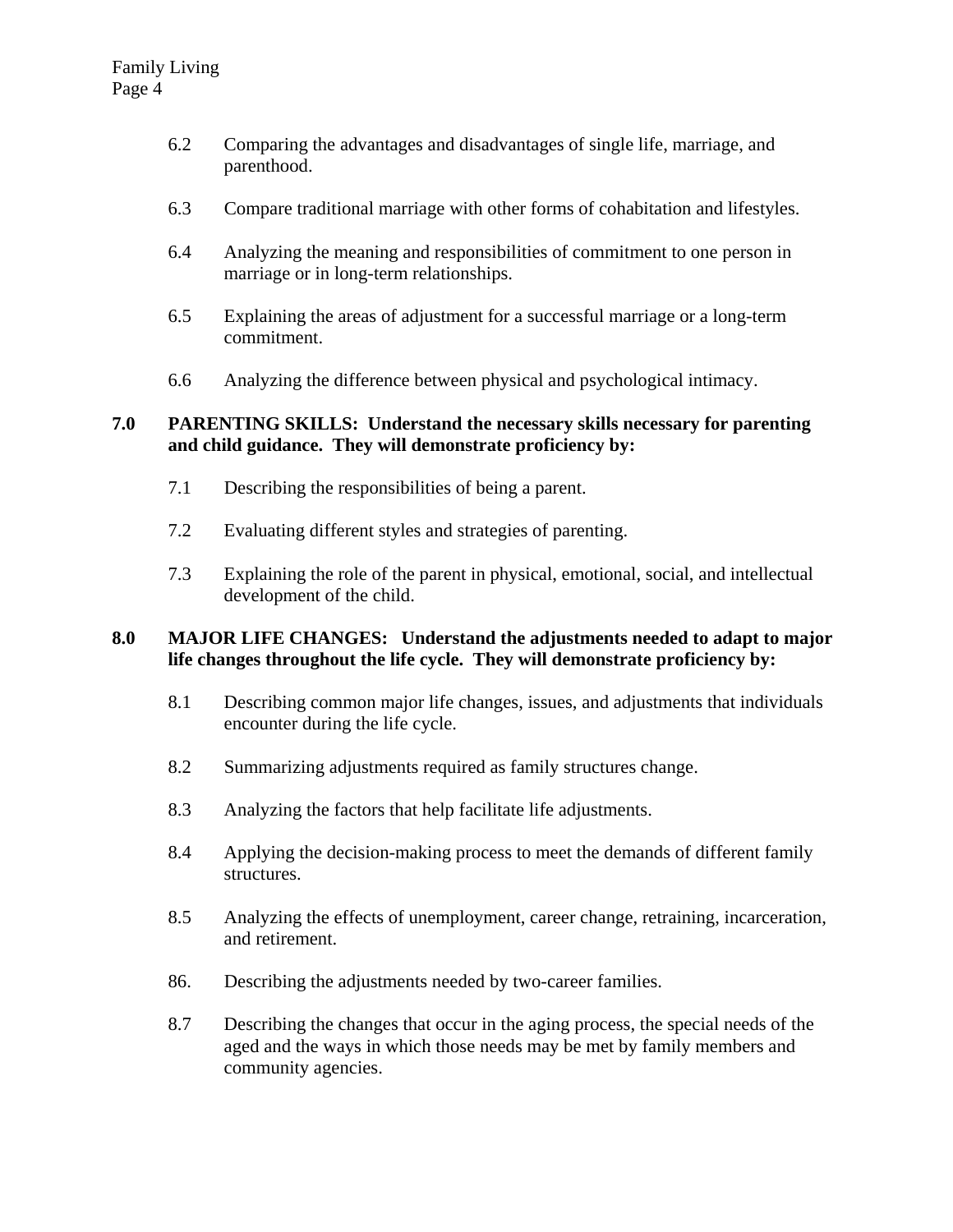- 8.8 Examining skills that are needed by individuals who care for family members with special emotional, physical, social, and economic needs.
- 8.9 Explaining current laws and court decisions relating to marriage, parenthood, death, and dissolution of marriage.

#### **9.0 CONFLICTS AND CRISES: Understand strategies and resources for managing conflicts and crises. They will demonstrate proficiency by:**

- 9.1 Identifying sources and the effects of conflicts and crises in a variety of work, personal, and family situations.
- 9.2 Assessing personal attributes and available resources for coping with conflicts and crises.
- 9.3 Applying strategies for coping with personal, social, and work related conflicts and crises.
- 9.4 Explaining the effects of positive and negative stress factors on psychological and physiological well-being.
- 9.5 Explaining the services of local public and private agencies available to help individuals and families.

# **10.0 CAREERS RELATED TO FAMILY AND HUMAN SERVICES: Understand careers related to family and human services. They will demonstrate content proficiency by:**

- 10.1 Identifying characteristics of effective family and human services professionals.
- 10.2 Comparing personal interest, aptitudes, and abilities with those required in family and human services careers.
- 10.3 Evaluating career options related to family and human services including labor market projections, educational requirements, job responsibilities, salary, benefits, employer expectations, and working environment.
- 10.4 Developing a career plan in family and human services that reflects upward career mobility and opportunities for entrepreneurship.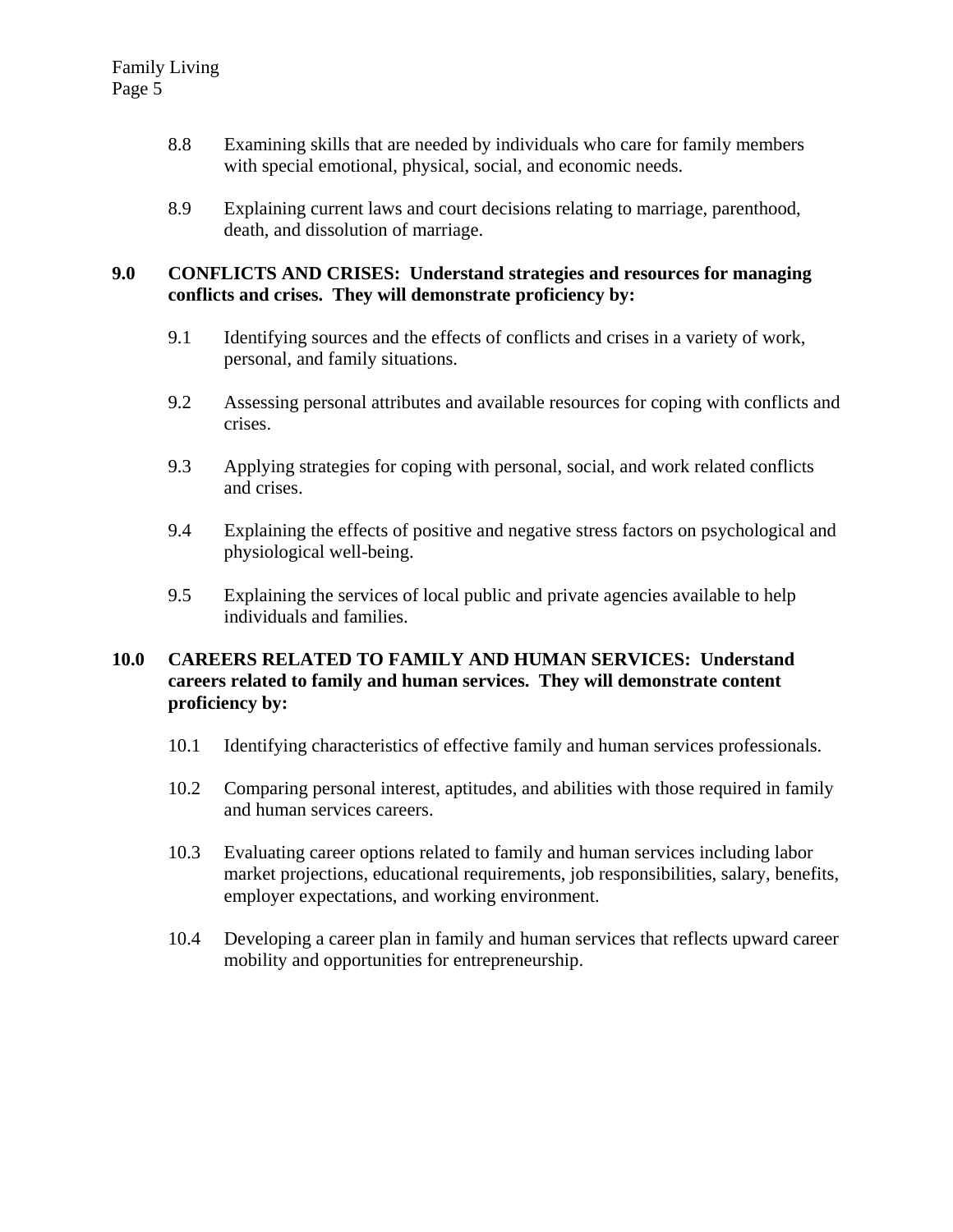### **COURSE OVERVIEW AND APPROXIMATE UNIT TIME ALLOTMENTS:**

### **WEEKS**

- I. Family and Society 2
	- A. Importance of the family
		- 1. The meaning of family
			- a. Individuals and families
			- b. Families in past generations
			- c. Contemporary families
		- 2. The value of families
			- a. Individuals
			- b. Society
	- B. Functions of the family
		- 1. Socioeconomic influences
		- 2. Cultural influences
	- C. Family structures
		- 1. Types
		- 2. Differences
	- D. Influences on family roles and responsibilities
		- 1. Economic changes
		- 2. Societal changes
	- E. Impact of technology
		- 1. Families
		- 2. Relationships on families
- II. Contributions of the Family 2
	- A. Family functions
		- 1. Ways to provide a nurturing environment
		- 2. Involvement of family members
	- B. Family influences
		- 1. Individual self-esteem
		- 2. Personality development
		- 3. Values
		-
	- 4. Relationships<br>C. Roles and responsibil Roles and responsibilities
		- 1. During each stage of the life cycle
		- 2. Ways family members contribute
		- 3. Causes and effects of stereotyping
		- 4. Traditional and non-traditional roles
		- 5. Consequence of unfulfilled responsibilities
	- D. Contributions of the aged
		- 1. Family unit
		- 2. Society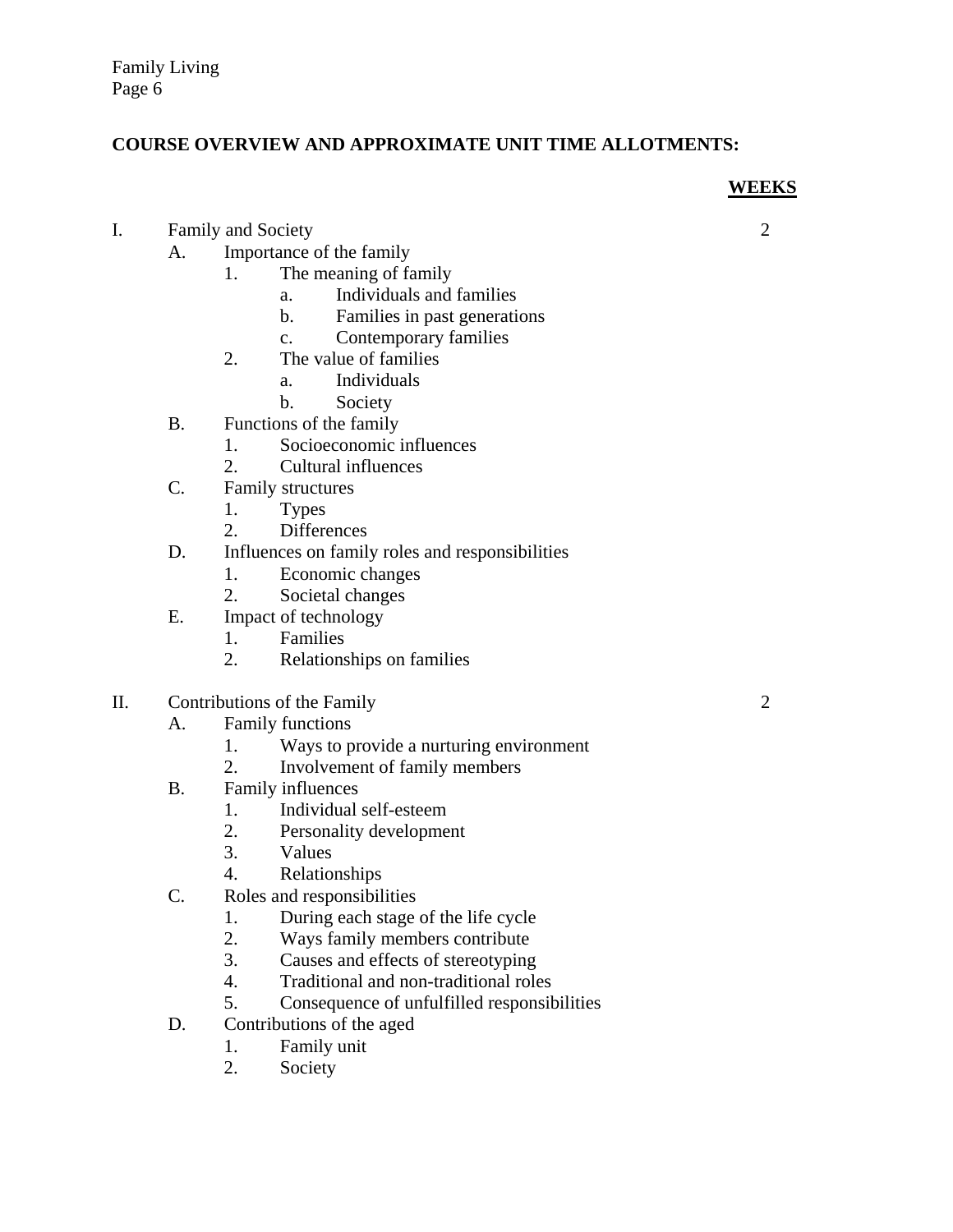|     | Ε.             | Service to the community<br>Importance of individual and family involvement<br>1.<br>2.<br>Ways to provide community service                                                        |                |
|-----|----------------|-------------------------------------------------------------------------------------------------------------------------------------------------------------------------------------|----------------|
| Ш.  | A.             | <b>Personal Development</b><br>Personal values and goals<br>Identification and role of values and goals<br>1.<br>Making decisions<br>a.<br>Achieving goals<br>b.                    | $\mathbf{1}$   |
| IV. | A.             | <b>Positive Relationships</b><br>Development of positive relationships<br>Characteristics<br>1.<br>2.<br><b>Behaviors</b><br>3.<br>Importance in life-changing events               | $\overline{2}$ |
|     | <b>B.</b>      | Positive qualities of relationships<br>Family<br>1.<br>2.<br>Friends<br>3. Teachers<br>4.<br>Employers                                                                              |                |
|     | C.             | Role of communication in relationships<br>Verbal and non-verbal communication skills<br>1.<br>2.<br>Strategies for successful relationships<br>3.<br>Conflict resolution strategies |                |
|     | D.             | Factors promoting positive, lasting relationships<br>Common values<br>1.<br>2.<br>Common goals                                                                                      |                |
| V.  |                | Dating Relationships and Commitments                                                                                                                                                | 1              |
|     | А.             | Dating<br>1.<br>Purposes<br>2.<br>Possible problems                                                                                                                                 |                |
|     | <b>B.</b>      | Dating partners<br>Desirable qualities of partner<br>1.<br>2.<br>Assessment of personal qualities<br>Partner selection<br>a.<br>Love and commitment<br>$\mathbf{b}$ .               |                |
|     | $\mathsf{C}$ . | Influences on partner selection<br>1.<br>Family<br>2.<br>Legal<br>3.<br>Societal<br>4.<br>Cultural                                                                                  |                |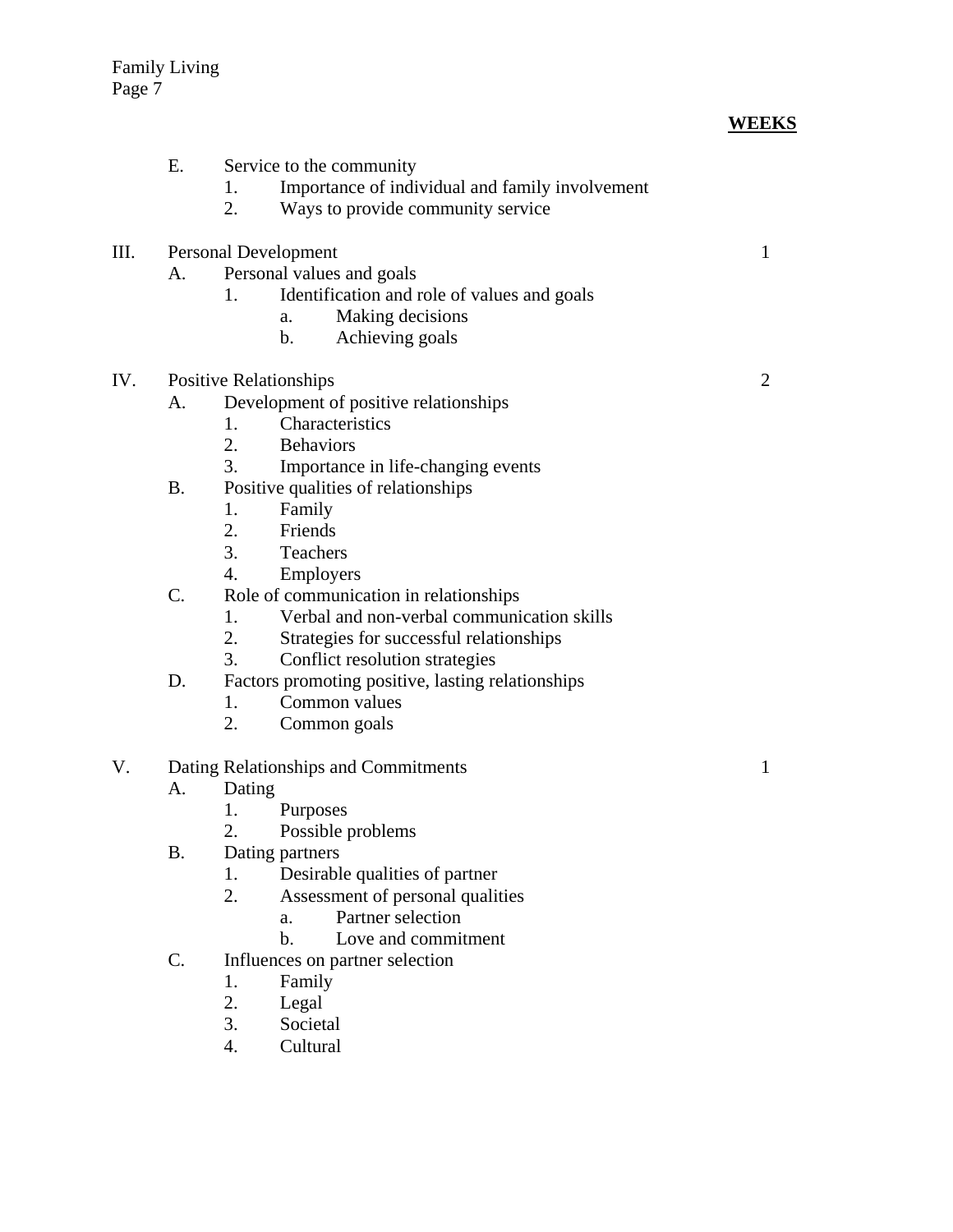# **WEEKS**

|       | D.                                        | Behaviors in dating relationships               |   |
|-------|-------------------------------------------|-------------------------------------------------|---|
|       |                                           | Responsible behaviors<br>1.                     |   |
|       |                                           | 2.<br>Irresponsible behaviors                   |   |
|       |                                           | 3.<br>Importance of abstinence                  |   |
|       |                                           | 4.<br>Media influences                          |   |
| VI.   | Marriage and Family Life                  |                                                 |   |
|       | А.                                        | Expectations                                    |   |
|       | <b>B.</b>                                 | Components of effective relationships           |   |
|       | $C_{\cdot}$                               | Advantages and disadvantages                    |   |
|       |                                           | 1.<br>Single life                               |   |
|       |                                           | 2.<br>Marriage                                  |   |
|       |                                           | 3.<br>Parenthood                                |   |
|       |                                           | 4.<br>Other forms of cohabitation and lifestyle |   |
|       | D.                                        | Marriage and long-term relationships            |   |
|       |                                           | The meaning of commitment<br>1.                 |   |
|       |                                           | 2.<br>Responsibilities of commitment            |   |
|       |                                           | 3.<br>Areas of adjustment for success           |   |
|       | Ε.                                        | Intimacy                                        |   |
| VII.  | <b>Parenting Skills</b><br>$\overline{4}$ |                                                 |   |
|       | A.                                        | Parenting responsibilities                      |   |
|       | B.                                        | Parenting styles and strategies                 |   |
|       | $C_{\cdot}$                               | Parenting roles in child development            |   |
| VIII. |                                           | Major Life Changes                              | 3 |
|       | A.                                        | The family life cycle                           |   |
|       |                                           | 1.<br>The beginning stage                       |   |
|       |                                           | 2.<br>The expanding stage                       |   |
|       |                                           | 3.<br>The developing stage                      |   |
|       |                                           | 4.<br>The launching stage                       |   |
|       |                                           | 5.<br>The aging stage                           |   |
|       | <b>B.</b>                                 | Adjustments to changes in families              |   |
|       |                                           | Different family structures<br>1.               |   |
|       |                                           | 2.<br>Two-career families                       |   |
|       |                                           | 3.<br>Factors that help facilitate adjustments  |   |
|       | C.                                        | Effects of changes in employment                |   |
|       |                                           | 1.<br>Unemployment                              |   |
|       |                                           | 2.<br>Career changes                            |   |
|       |                                           | Retraining<br>3.                                |   |
|       |                                           |                                                 |   |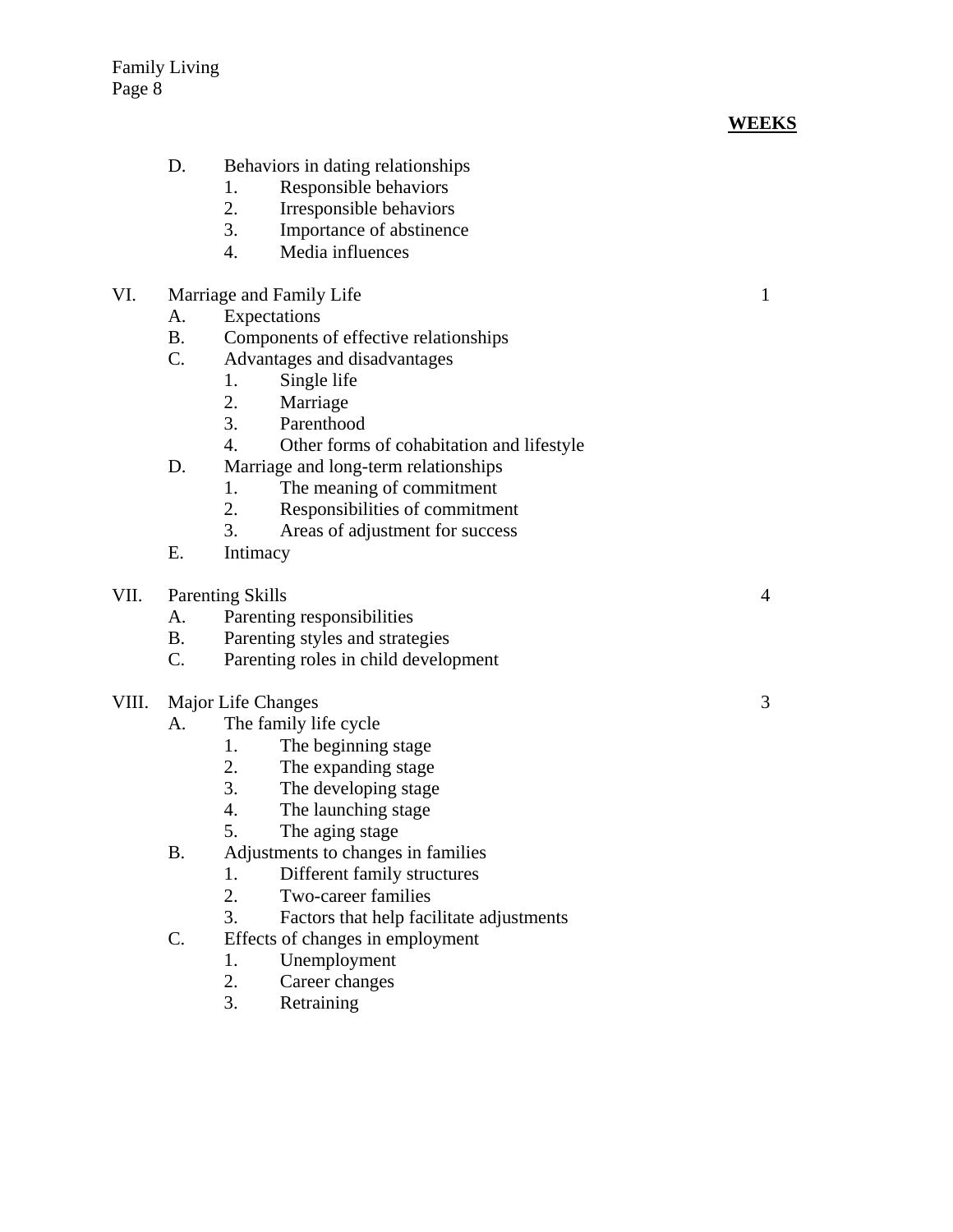# **WEEKS**

- 4. Incarceration
- 5. Retirement
- D. Adjustments to changes in the aging process
	- 1. Special needs of the aged
	- 2. Role of family members
	- 3. Role of community agencies
- E. Family caregiver skills
	- 1. Emotional needs
	- 2. Physical needs
	- 3. Social needs
	- 4. Economic needs
- F. Current laws and court decisions
	- 1. Marriage
		- 2. Parenthood
		- 3. Death
		- 4. Dissolution of marriage
- IX. Conflicts and Crises 1
	- A. Sources and effect of conflicts and crises
		- 1. Personal situations
		- 2. Family situations
		- 3. Work situations
	- B. Coping with conflicts and crises
		- 1. Personal attributes
		- 2. Available resources
		- 3. Coping strategies
		- 4. Services of public and private agencies
	- C. Effect of positive and negative stress factors
		- 1. Psychological well-being
		- 2. Physiological well-being
- X. Careers Related to Family and Human Service 1
	- A. Characteristics of effective family and human services professionals
	- B. Comparison of personal characteristics with career requirements
	- C. Career options related to child development and education
		- 1. Current labor market needs
			- 2. Educational requirements
			- 3. Job responsibilities
			- 4. Salary and benefits
			- 5. Employee expectations
			- 6. Working environment